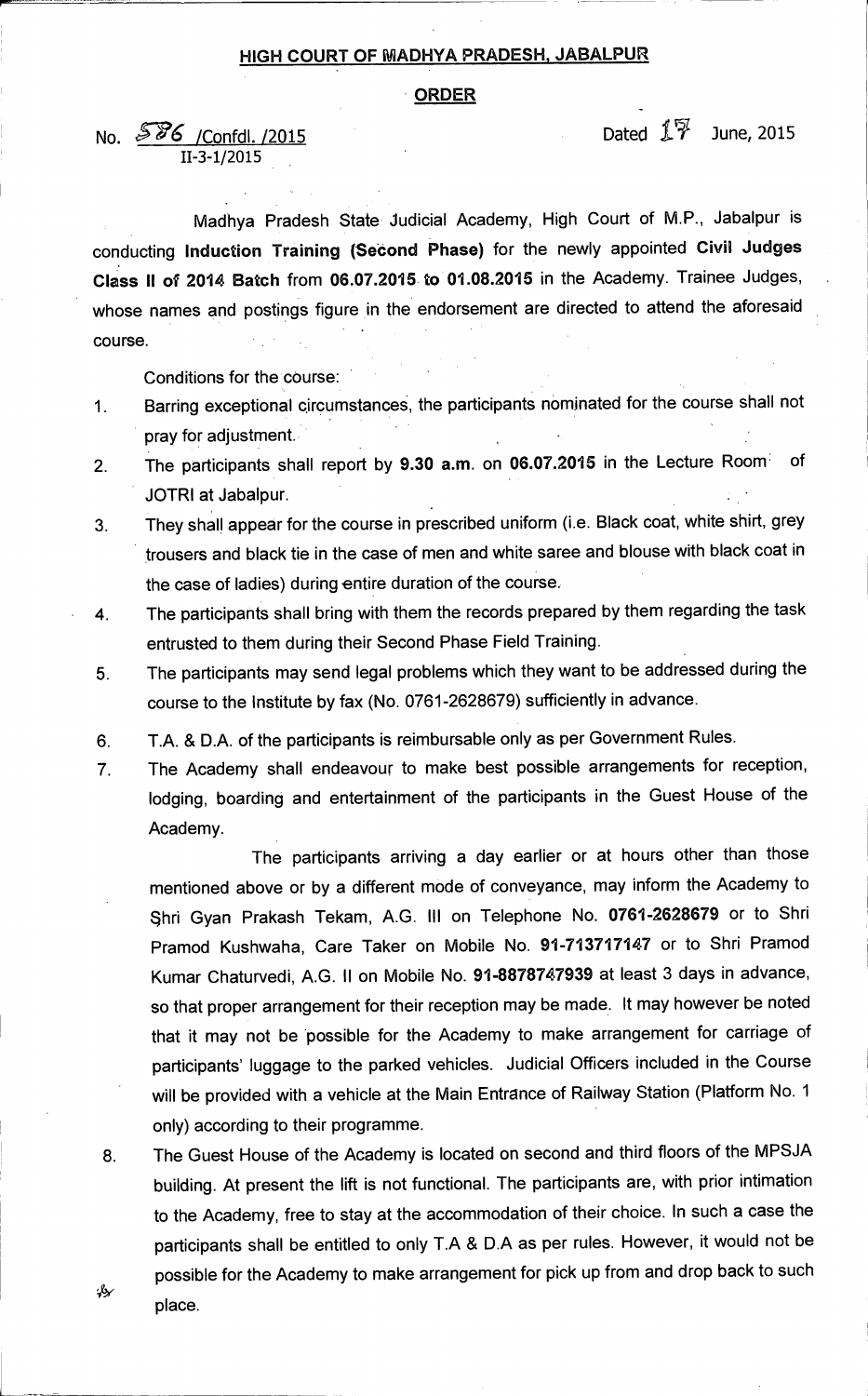- 9. The accommodation in the Guest House of the Academy shall be available to the participants from preceding day of commencement of training up-to morning of the succeeding day of the end of training.
- 10. The participants shall be provided with tea, breakfast, lunch and dinner during their period of stay for the course, free of charge.

**BY ORDER OF HON'BLE THE CHIEF JUSTICE** 

**<sup>4</sup>(VED PRAKASH) REGISTRAR GENERAL** 

Endt. No.  $\frac{56\%}{7}$  /Confdl. /2015 11-3-1/2015

Copy forwarded to:-

- 1 The Deputy Controller, Govt. Central Press, Arera Hills, Habibganj, Bhopal 6 for publication in the next issue of the M.P. Gazaette,
- 2 The Principal Secretary, Govt. M.P. Law & Legislative Affairs Department, 1st Floor, Vindhyachal Bhawan, Bhopal, Pin 462 006, for information.
- 3 The Accountant General, (I), M.P. Gazetted Audit Department, Gwalior, for information.
- 4 The Accountant General, (II), Gwalior, for information.
- 5
- 1. Smt. Meena Shah, IV AJ to I CJ CL II, Panna,
- 2. Shri Suryapal Singh Rathore, I AJ to I CL II, Ratlam
- 3. Sushri Nidhi Jain, I AJ to I CJ CL II, Damoh
- 4. Sushri Harshita Sharma, I AJ to I CJ CL II, Indore
- 5. Shri Mahendra Singh, I AJ to I CJ CL II, Tikamgarh
- 6. Shri Aadil Ahmad Khan, I AJ to I CJ CL II, Chhindwara
- 7. Sushri Rano Pal, I AJ to I CJ CL II, Datia
- 8. Shri Ajay Singh Yadav, IV AJ to I CJ CL II, Guna
- 9. Shri Sazid Mohmmad, I AJ to I CJ CL II, Ashok Nagar
- 10. Shri Manoj Soni, Ill AJ to I CJ CL II, Sagar
- 11. Shri Devendra Atulkar, I AJ to I CJ L II, Hoshangabad
- 12. Shri Devendra Solanki, I AJ to I CJ CL II, Dewas
- 13. Shri Vinod Ahirwar, I AJ to **I** CJ CL II, Raisen
- 14. Shri Ashish Kumar Mathoriya, V AJ to I CJ CL II, Guna,
- 15. Shri Amit Malviya, Ill AJ to I CJ CL II, Harda
- 16. Sushri Deepti Thakur, II AJ to I CJ CL II, Tikamgarh
- 17. Sushri Ashwini Singh, IV AJ to I CJ CL II, Katni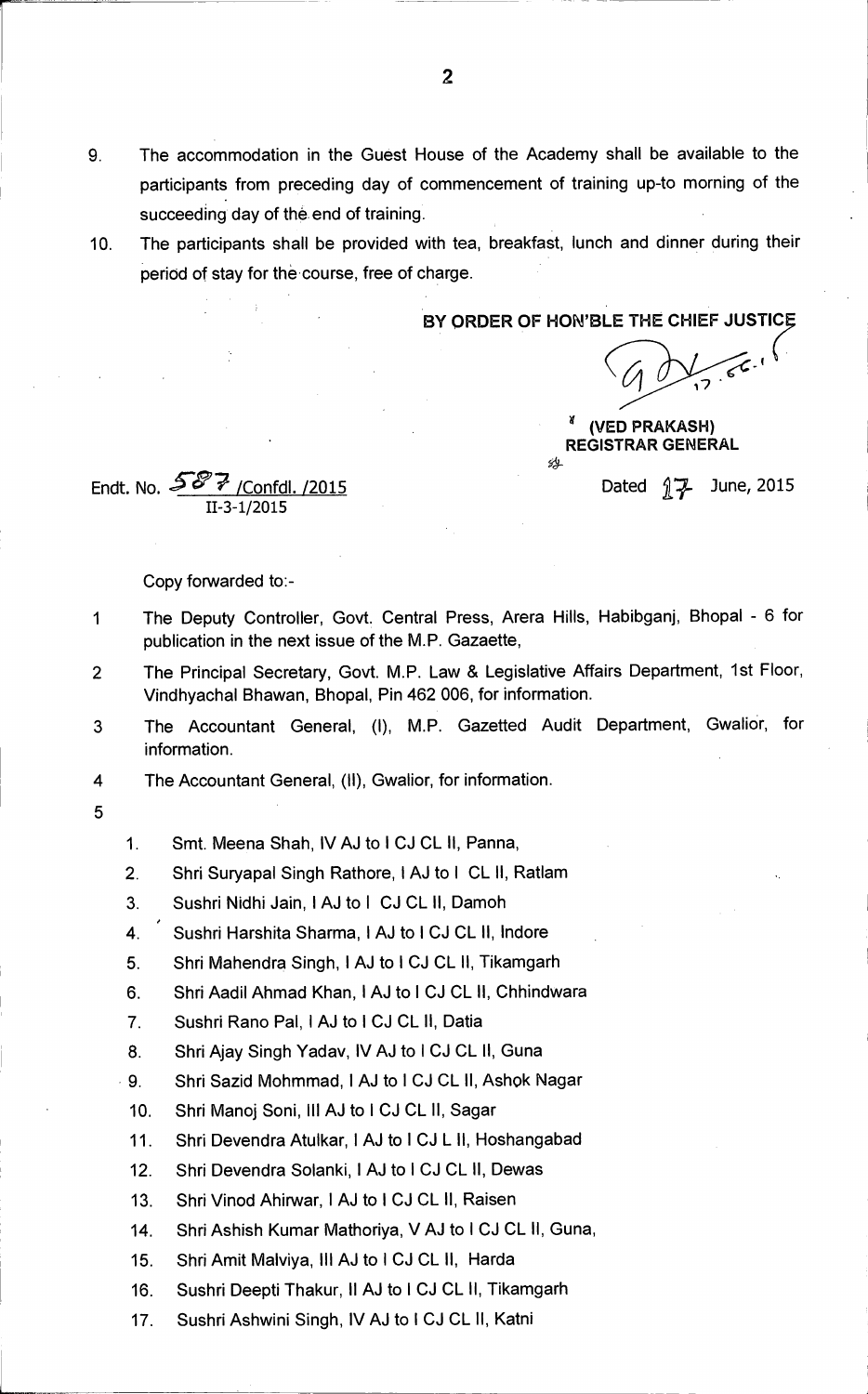- **18. Sushri Sushma Upamman, I AJ to 1 CJ CL 11, Panna**
- **19. Sushri Sakshi Parihar, Ill AJ to I CJ CL II, Shivpuri**
- **20. Sushri Rohini•Tiwari, II AJ to I CJ CL II, Qhhatarpur**
- **21. Smt. Sheela Maina, 1 AJ to 1 CJ CL II, Vidisha**
- **22.'Shri Surendra Singh Kushwaha, IV AJ to 1 CJ CL II, Morena**
- **23. Shri Seeta Sharan Yadav, I AJ to 1 CJ CL II, Shahdol**
- 24. Shri Rakesh Kumar Jatav, I AJ to I CJ CL II, Gwalior
- **25. Smt. Sonam Verma, I AJ to 1 CJ CL II, Sheopur**
- **26. Shri Raj Kumar Bhadrasen, II AJ to I CJ CL II, Ashok Nagar**
- **27. Shri Panna Nagesh, II AJ to 1 CJ CL II, Ujjain**
- **28. Shri Vijay Pal Singh Chauhan, II AJ to I CJ CL II, Gwalior**
- **29. Smt. Shikha Agrawal, V AJ to I CJ CL 11, Shivpuri**
- **30. Sushri Bindu Patel, 1 AJ to I CJ CL II, Jabalpur**
- **31. Sushri Vandana Soni, IAJ to I CJ CL II, Rewa**
- **32. Sushri Kamla Ahirwar, 1 AJ to 1 CJ CL II, Bhopal**
- **33. Sushri Vimlesh Mudaiya,VI AJ to ICJ CL 11, Guna**
- **34. Shri Lokesh Taran, II AJ to ICJ CL II, Chhindwara**
- **35. Sushri Sheetal Baghel, II AJ to ICJ CL II, Dewas**
- **36. Shri Amandeep Singh Chhabra, I AJ to 1 CJ CL II, Balaghat**

**For information and compliance with a direction to all the participants that they should compulsorily appear at M.P.S.J.A. Building at Jabalpur on aforesaid date and time as mentioned in order.** 

- **6. The District & Sessions Judge, Panna/ Ratlam/ Damoh/ Indore/ Tikamgarh/ Chhindwara/ Datia/ Guna/ Ashok Nagar/ Sagan/ Hoshangabad/ Dewas/ Raisen/ Harda/ Katni/ Shivpuri/ Chhatarpur/ Vidisha/ Morena/ Shahdol/ Gwalior/ Sheopur/ Ujjain/ Jabalpur/ Rewa/ Bhopal/ Balaghat for information and necessary action with a request to instruct the participant Judicial Officers to remain present at M.P.S.J.A. building at Jabalpur on the date and time given in the order, positively.**
- **7. Registrar (I.T.), High Court of Madhya Pradesh, Jabalpur, for sending copy of order by e-mail to following Judicial Officers:-** 
	- **1. District Judge (Inspection), High Court Premises, Jabalpur/ District Judge (Inspection), J.E.-1, Judges Enclave, Residency Area, Indore-452001.1 District Judge (Inspection), 28/B, Race-course Road, Opposite Maila Ground, Gwalior (M.P.), for information.**
	- . 2. **Principal Registrar, High Court of M.P., Bench Indore, for information**
	- **3. Principal Registrar, High Court of M.P., Bench at Gwalior, New High Court Building, City Centre, Gwalior, for information.**
	- **4. Member Secretary, M.P. State Legal Services Authority, 574, South Civil Lines, Jabalpur, for information.**
	- **5. Principal Registrar (Judicial)/ (Vigilance)/ (I.L.R. & Examination), High Court ,of M.P., Jabalpur, for information.**
- **6. Registrar (VL.)/ (District Establishment)/ (Judicial-I)/ (Judicial-II)! (Administration)/ (Exam & Labour Judiciary)/ District Judge (Inspection)/ Officer on Special Duty/ Registrar/Secretary, High Court Legal Service Committee, High Court of Madhya 4'N• Pradesh, Jabalpur, for information.**